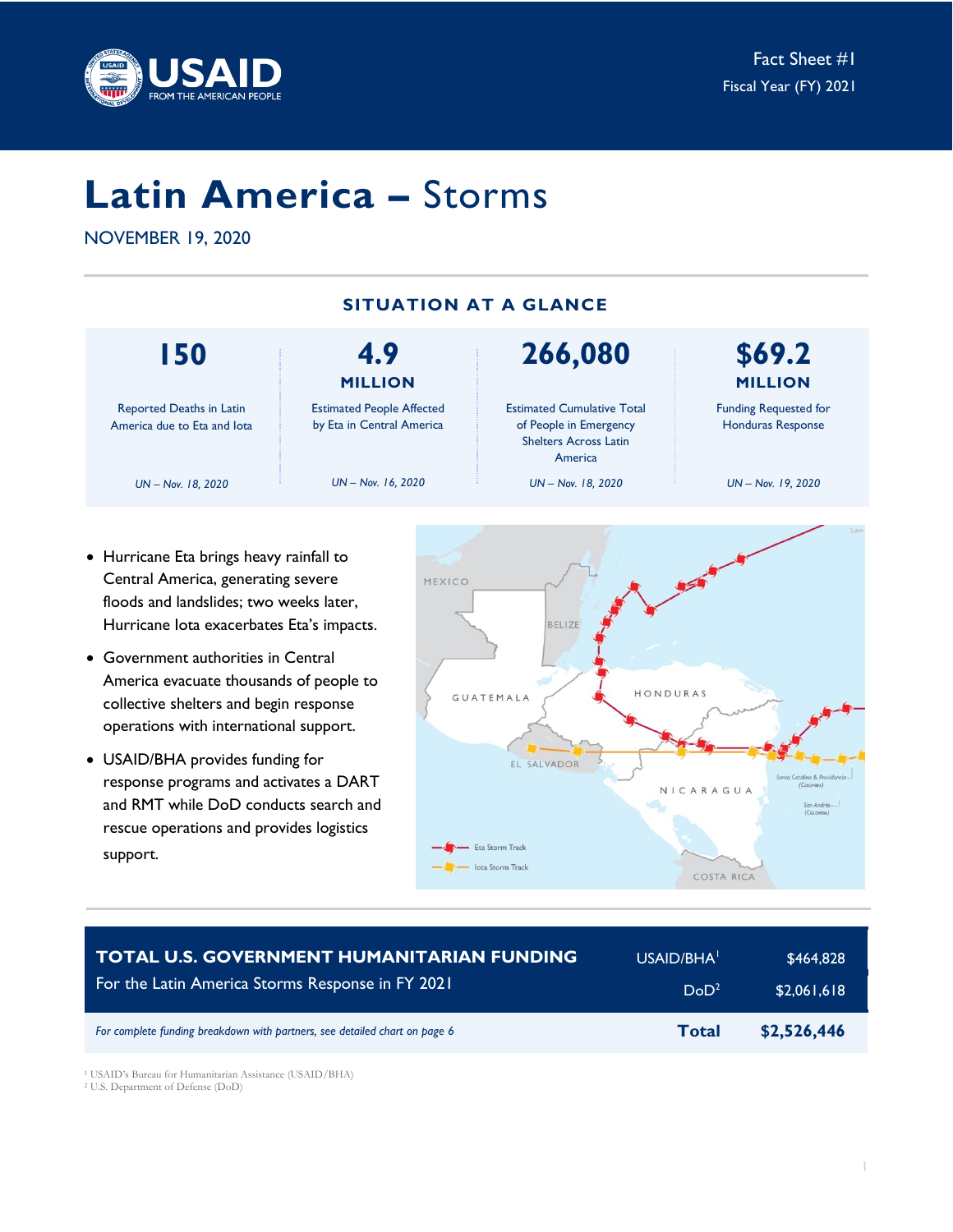## **TIMELINE**

#### **Nov. 3, 2020**

Eta makes landfall over Nicaragua's northeastern coast as a Category 4 hurricane

### **Nov. 3–5, 2020**

Eta weakens into a tropical storm as it passes over inland Nicaragua and Honduras, then becomes a tropical depression as it tracks over Guatemala

#### **Nov. 5, 2020**

The USG declares a disaster for the effects of Eta in Honduras

#### **Nov. 6, 2020**

DoD begins providing search and rescue, logistics support in Honduras and Panama; the USG declares a disaster for the effects of Eta in Guatemala

#### **Nov. 7, 2020**

DoD initiates response in Guatemala

#### **Nov. 8, 2020**

The USG declares a disaster for the effects of Eta in Nicaragua

#### **Nov. 16, 2020**

Hurricane Iota passes over Colombia's San Andrés, Santa Catalina, and Providencia islands, then makes landfall over Nicaragua and passes over Central America

#### **Nov. 17, 2020**

USAID/BHA activates a DART and RMT; the USG declares a disaster for the the effects of Iota in Colombia

## **KEY DEVELOPMENTS**

## **Hurricanes Eta and Iota Cause Major Wind Damage, Floods, and Landslides Across Latin America**

With maximum wind speeds of 140 miles per hour, Hurricane Eta—a Category 4 hurricane on the Saffir-Simpson Wind Scale—made landfall over Nicaragua's North Caribbean Coast Autonomous Region on November 3 and then continued to track inland over northern Nicaragua, Honduras, and Guatemala while gradually weakening before reaching the Caribbean Sea on November 5. Due to the large size and slow movement of the storm, heavy rainfall impacted the entire Central America region for several days. The U.S. National Oceanic and Atmospheric Administration and national meteorological and hydrological services in Central America estimate that the Eta storm system produced 10–36 inches of rainfall in Guatemala and Honduras, 8–24 inches in Costa Rica, and 4–24 inches in Belize and Nicaragua, resulting in river overflows, widespread flooding, and damaging landslides. While the most significant impacts occurred in Guatemala, Honduras, and Nicaragua, the heavy rainfall also affected populations in Belize, Costa Rica, El Salvador, southern Mexico, and Panama.

Hurricane Eta had adversely affected at least 4.9 million people across seven countries as of November 15, according to the UN. The storm has damaged and destroyed houses, health facilities, schools and other public infrastructure across the region and rendered several roads and bridges impassable, resulting in the isolation of communities in need.

Hurricane Iota—the 30th and strongest storm to date of the 2020 Atlantic hurricane season, the most active season on record—passed over Colombia's Providencia, San Andrés, and Santa Catalina islands on November 16 as a Category 5 hurricane on the Saffir-Simpson Wind Scale before reaching Nicaragua's northeastern coast and other areas already heavily affected by Eta. The National Hurricane Center projects that Iota may produce 10–20 inches of rainfall—with isolated totals of 30 inches possible—in many areas of Central America through November 19.

## **Eta and Iota's Impacts Expected to Exacerbate Existing Humanitarian Needs**

In Nicaragua, Eta had destroyed or damaged 6,900 houses, 16 health facilities, 45 schools, and nearly 560 miles of roads and bridges as of November 9, according to preliminary assessments by the Government of Nicaragua (GoN). The GoN reports the need for \$2.9 million to support urgent food and shelter assistance for affected populations, as well as at least \$32 million to restore and rehabilitate houses and infrastructure. Populations in Nicaragua already faced constrained livelihoods opportunities prior to Eta's arrival due to the country's ongoing economic crisis and socioeconomic impacts of the coronavirus (COVID-19) pandemic.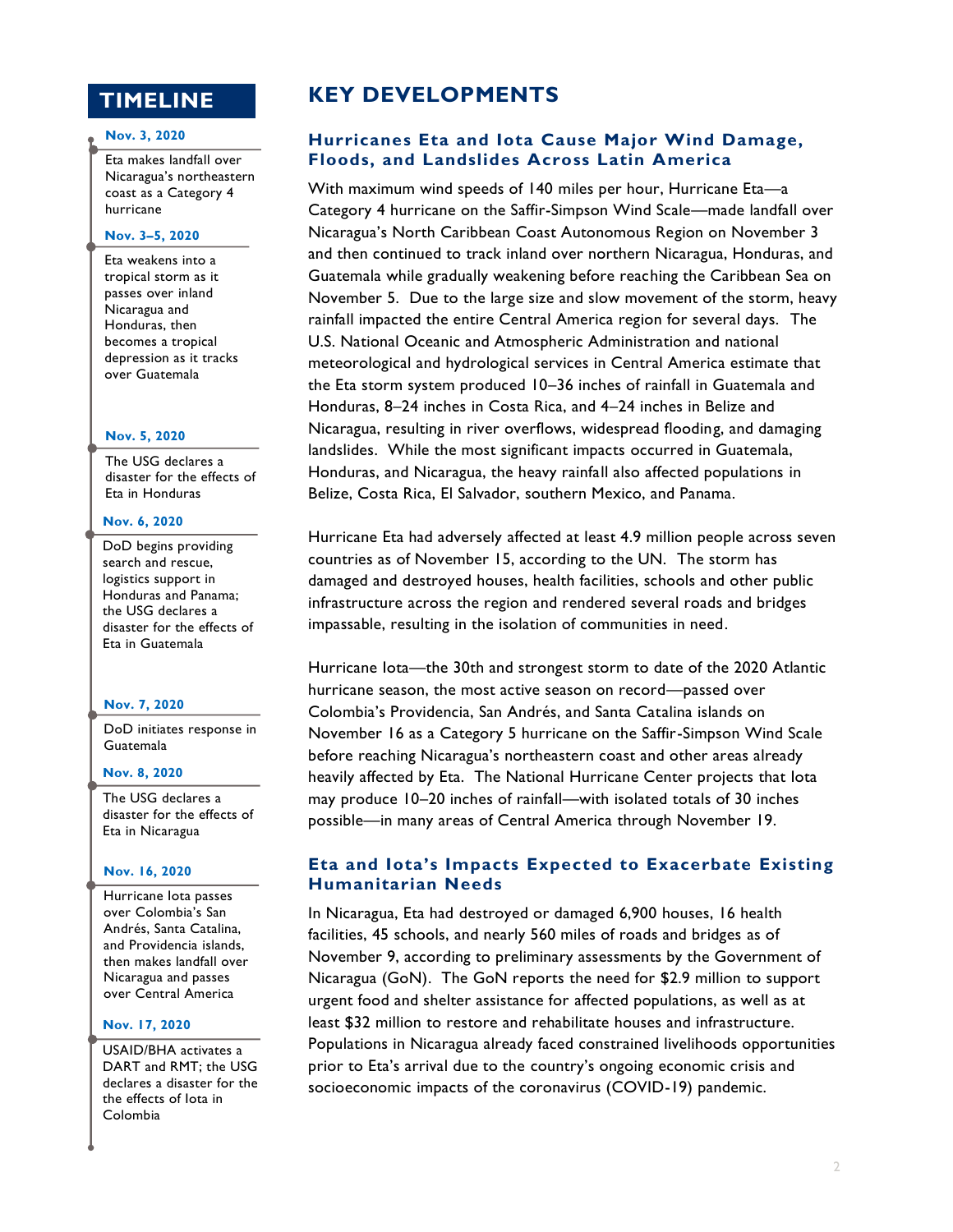Eta affected nearly all of Honduras' departments, heavily damaging agriculture, livestock, and rural livelihoods, the UN reports. The storm has exacerbated pre-existing vulnerabilities, particularly food insecurity; up to 1 million people were already estimated to be experiencing Crisis—IPC 3—or higher levels of acute food insecurity in Honduras through 2020.<sup>1</sup> The UN, in coordination with the Government of Honduras (GoH) National Emergency Commission (COPECO) and humanitarian agencies, released a flash appeal on November 19 requesting \$69.2 million to support relief activities in Honduras, where 2.3 million people are now estimated to be in need of humanitarian assistance. USAID/BHA staff, in coordination with humanitarian partners, are monitoring the additional impacts of Iota on areas already affected by Eta.

## **Relief Organizations Express Concern Regarding Humanitarian Needs, Risk of COVID-19 Spread at Collective Shelters**

In anticipation of and in response to the impacts of Eta and Iota, national governments, in coordination with national Red Cross societies and other humanitarian agencies, have evacuated at least 266,000 people to collective shelters across affected countries in Latin America, the UN reports. While some households had begun returning to their homes after the heavy rainfall subsided, thousands of households are unable to return due to destruction of houses, as well as floods and landslides that have rendered roads impassable. Many shelters are not equipped with sufficient resources to house displaced populations for an extended period; crowded conditions in the shelters also hinder populations' ability to adhere to physical distancing measures, increasing the risk of spread of COVID-19. Health organizations report the need for hygiene kits, medicines, personal protective equipment (PPE), and safe drinking water to support populations at shelters, according to the UN.

## **USAID/BHA Activates DART and RMT, Provides Funding to Response**

On November 17, USAID/BHA established a Disaster Assistance Response Team (DART) to coordinate the U.S. Government (USG) response to the effects of Eta and Iota in Latin America and a Washington, D.C.-based Response Management Team (RMT) to support the DART. Several DART members are located in storm-affected countries in Central America, including in the USAID/BHA Regional Office in San José, Costa Rica, and are coordinating with mission disaster relief officers, U.S. embassy staff, and U.S. Southern Command (USSOUTHCOM) personnel to continue response activities initiated immediately following landfall of Hurricane Eta and conduct further assessments. Between November 5 and 8, the USG declared disasters in in Honduras, Guatemala, and Nicaragua due to the effects of the Eta storm system. On November 17, the USG declared a disaster in Colombia's Providencia, San Andrés, and Santa Catalina islands due to the effects of Hurricane Iota. In response, USAID/BHA has provided \$442,000 to humanitarian agencies to deliver assistance to populations in need; approximately \$17 million in additional USAID/BHA funding—including up to \$8.5 million in Honduras, \$7 million in Guatemala, and \$1.5 million in Nicaragua—will further bolster relief activities in affected countries.

<sup>1</sup> The Integrated Food Security Phase Classification (IPC) is a multi-partner initiative that developed a standardized scale to classify the severity and magnitude of food insecurity. The IPC scale, which is comparable across countries and time, ranges from Minimal—IPC 1—to Famine—IPC 5—for acute food insecurity.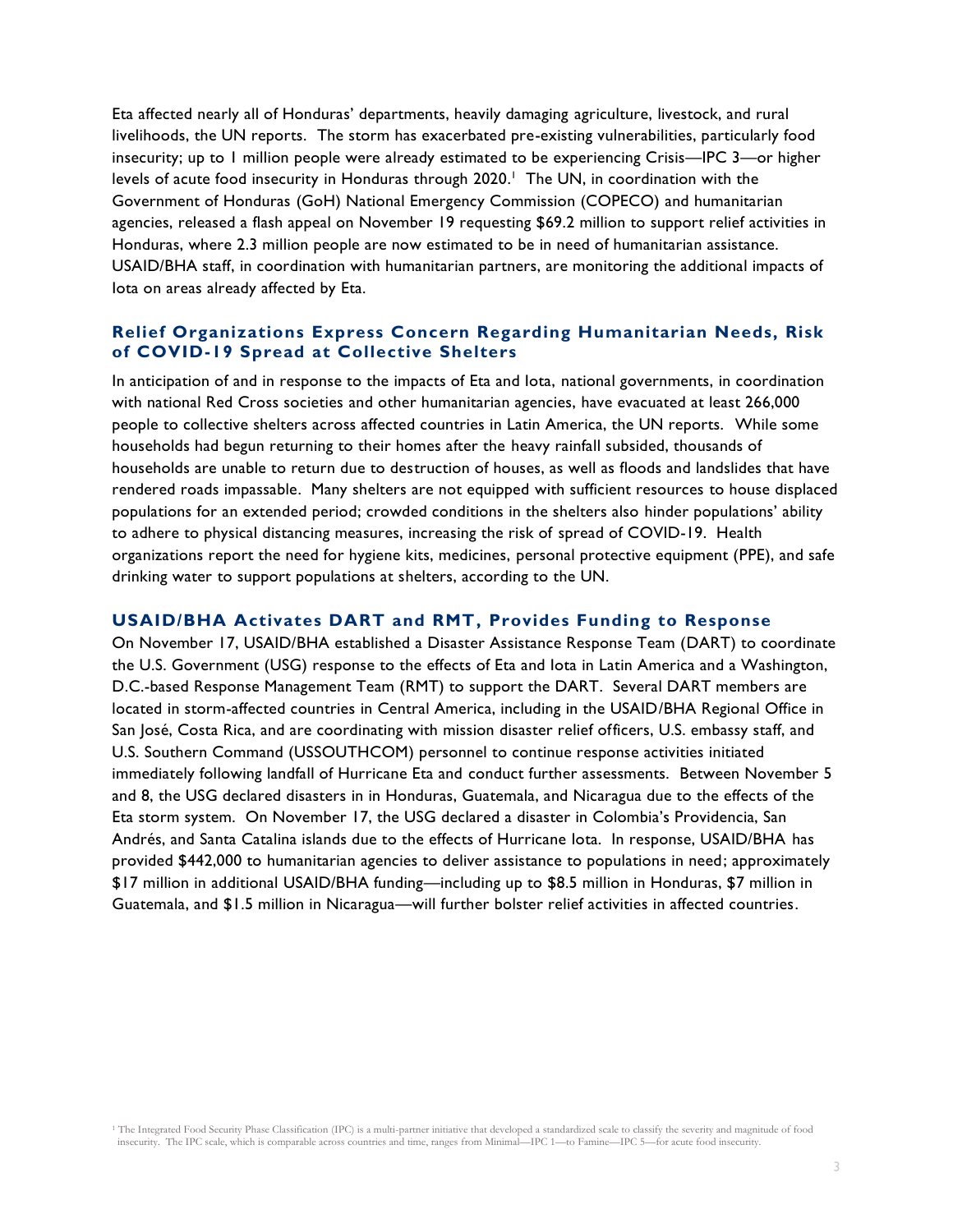#### **KEY FIGURES**



Disaster Response Personnel Activated by USAID/BHA Across Central America

# **NATIONAL, INTERNATIONAL, AND U.S. GOVERNMENT RESPONSE**

#### **REGIONAL**

DoD rapidly responded to humanitarian needs generated by Eta, including through search and rescue operations. USSOUTHCOM's Joint Task Force-Bravo rescued 187 people from isolated areas in Guatemala, Honduras, and Panama between November 6 and 13. DoD also provided air transport and logistics support to the Government of Guatemala National Coordination for Disaster Management (CONRED) and COPECO for the delivery of emergency assistance, transporting nearly 47 metric tons (MT) of emergency food assistance, hygiene items, and PPE. Through the Regional Disaster Assistance Program, USAID/BHA has provided \$103,100 for the local procurement of emergency relief items for affected populations in Belize, Guatemala, Honduras, and Nicaragua. USAID/BHA has also activated 19 disaster risk management specialists and surge capacity consultants across Guatemala, Honduras, Nicaragua, and Panama to conduct damage and needs assessments and coordinate response efforts.

The International Federation of Red Cross and Red Crescent Societies (IFRC) is supporting national Red Cross societies across Central America to respond to immediate humanitarian needs resulting from Hurricane Eta. As of November 10, IFRC had deployed a truck and two planes transporting 98 MT of relief commodities, including household items and PPE, to Honduras and Nicaragua. In Belize, El Salvador, Guatemala, and Honduras, the International Organization for Migration (IOM) is distributing emergency supplies—including kitchen sets, mattresses, and hygiene items—to affected populations. IFRC, UN agencies, and humanitarian non-governmental organizations (NGOs) are coordinating on the regional and national levels to assist populations in collective shelters.

## **GUATEMALA**

With USAID/BHA funding, Catholic Relief Services (CRS) is supporting 200 displaced households in Alta Verapaz with food assistance, as well as household items and hygiene kits. USAID/BHA partner Save the Children has also pivoted existing programming to provide emergency food assistance and cash transfers to nearly 620 households in collective shelters.

As of November 6, the UN had activated two additional clusters coordinating bodies for sector-specific humanitarian activities, comprising UN agencies, NGOs, and other stakeholders—to coordinate shelter and water, sanitation, and hygiene (WASH) activities in Guatemala. Relief agencies had delivered 135,000 liters of safe drinking water to affected people as of November 9, the UN reports.

## **HONDURAS**

With USAID/BHA funding, ADRA and World Vision are procuring blankets,



MT of Emergency Food Assistance and Hygiene Items Transported by DoD in Guatemala and **Honduras**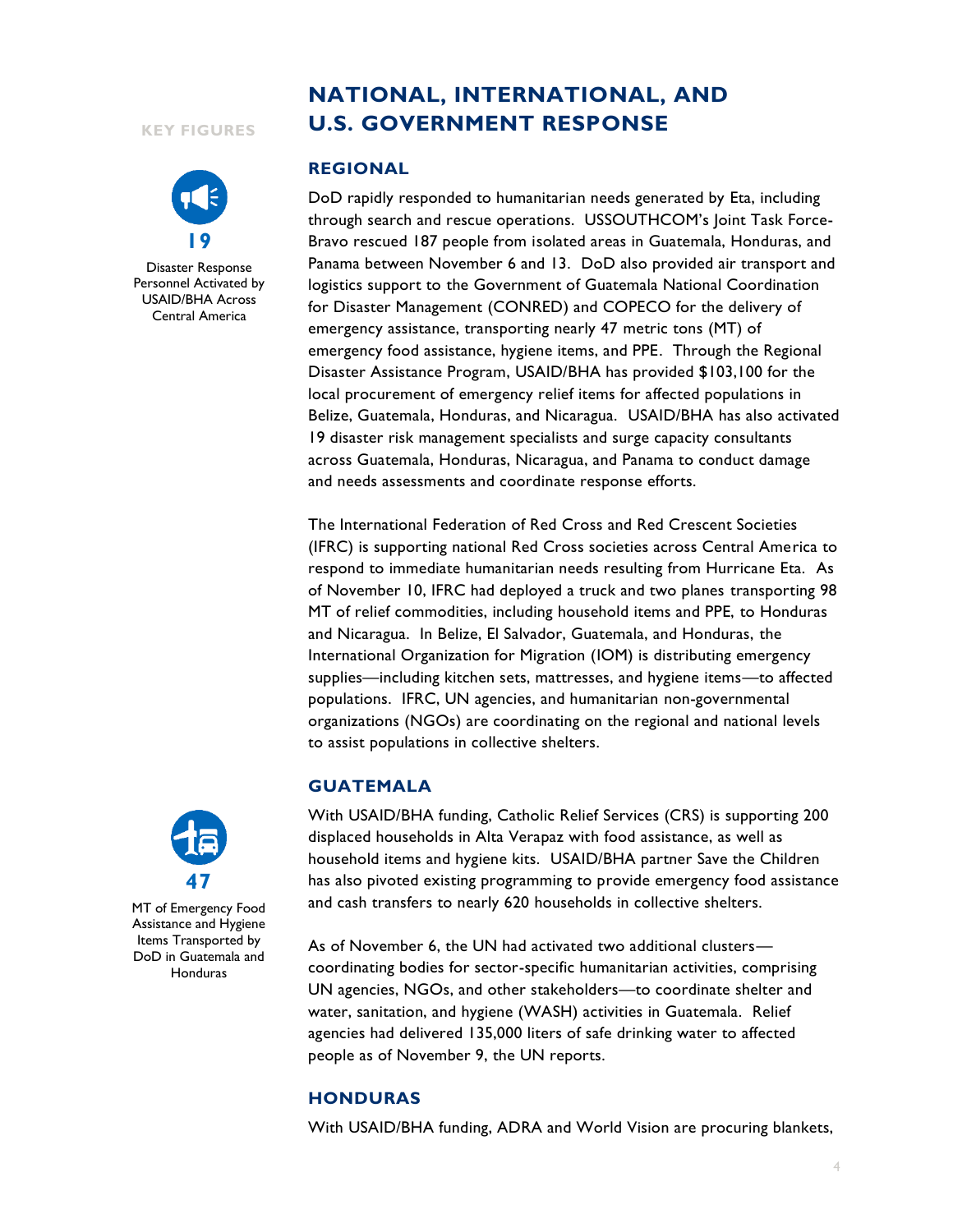

Personal Protection Items Delivered by IOM in Honduras to Mitigate COVID-19 Spread

hygiene items, and kitchen sets to distribute to individuals residing in collective shelters. In addition, USAID/BHA partner Global Communities, which has been implementing COVID-19 prevention and response activities in Honduras since July, is implementing COVID-19 mitigation measuresincluding infection prevention and control training, risk communication and hygiene promotion activities, and the distribution of hygiene and disinfectant kits—in 59 shelters across Cortés Department. USAID/BHA partner GOAL is also shifting existing programming to support COVID-19 mitigation efforts in parts of Honduras, reaching approximately 2,000 people with handwashing stations at shelters and hygiene promotion messaging.

The GoH has deployed more than 50,000 first response staff and volunteers to conduct search and rescue operations and provide immediate relief assistance to affected populations. Response teams are utilizing eight helicopters and 52 boats to access isolated communities.

The UN World Food Program (WFP) is coordinating with COPECO to deliver pre-positioned emergency food assistance to the most-affected communities on the coast of Honduras. As of November 12, IOM had delivered hygiene kits and more than 39,000 personal protection items to populations in Honduras to mitigate the spread of COVID-19. The UN Children's Fund (UNICEF) is providing mental health and psychosocial support services to approximately 2,000 people in collective shelters.

## **NICARAGUA**

USAID/BHA is supporting UNICEF to provide emergency WASH services to approximately 13,500 people—including nearly 6,100 children—in heavily affected areas of the North Caribbean Autonomous Region and Jinotega and Nueva Segovia departments.

The GoN mobilized military personnel, fire brigades, and Nicaraguan Red Cross teams to evacuate populations, provide medical care, deliver emergency assistance, and remove debris from blocked transportation routes following Hurricane Eta's landfall. The GoN National System for Disaster Prevention, Mitigation, and Response (SINAPRED) had also delivered 88 MT of emergency food assistance to communities along the northern Caribbean coast and roof repair materials to at least 4,000 households as of November 10. In Prinzapolka Municipality, the Nicaraguan Red Cross provided food assistance, hygiene kits, and a water treatment plant and deployed a team to provide psychosocial support to affected populations.

On November 10, WFP delivered 90 MT of beans and 30 MT of oil to households in the North Caribbean Coast Autonomous Region with internal resources and support from other donors. The Japan International Cooperation Agency is providing relief supplies, including tents, mattresses, and water purifiers, to support response activities.



People Reached With WASH Services Provided by UNICEF in Nicaragua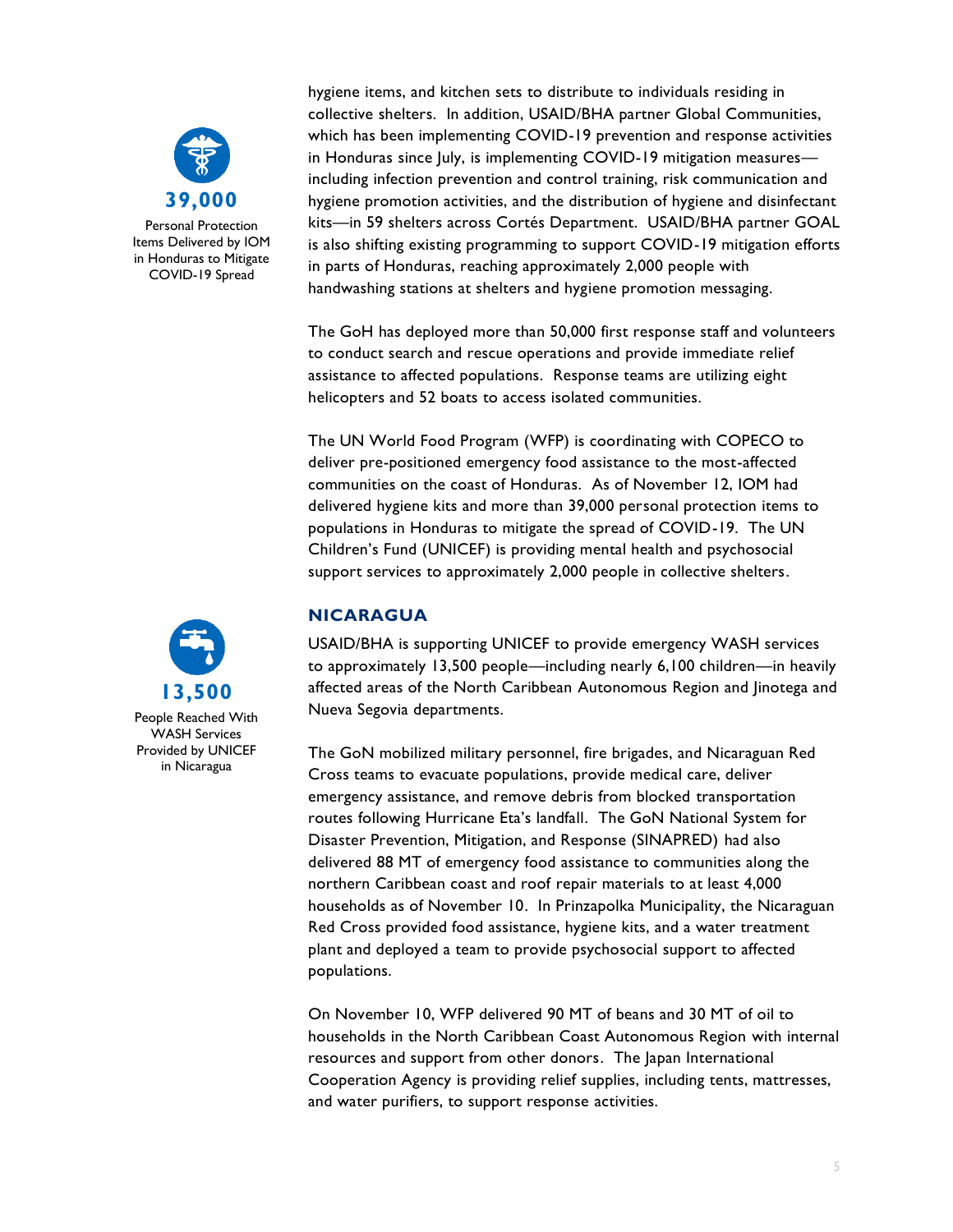## **USG HUMANITARIAN FUNDING FOR THE LATIN AMERICA STORMS RESPONSE IN FY 2021<sup>1</sup>**

| <b>IMPLEMENTING PARTNER</b>                                               | <b>ACTIVITY</b>                                           | <b>LOCATION</b>       | <b>AMOUNT</b> |  |
|---------------------------------------------------------------------------|-----------------------------------------------------------|-----------------------|---------------|--|
| <b>FUNDING IN GUATEMALA FOR THE STORMS RESPONSE</b>                       |                                                           |                       |               |  |
| <b>USAID/BHA</b>                                                          |                                                           |                       |               |  |
| <b>CRS</b>                                                                | Food Assistance, Shelter and Settlements,<br><b>WASH</b>  | <b>Affected Areas</b> | \$100,000     |  |
|                                                                           | <b>TOTAL USAID/BHA FUNDING FOR THE GUATEMALA RESPONSE</b> |                       | \$100,000     |  |
| <b>DOD</b>                                                                |                                                           |                       |               |  |
|                                                                           | Logistics Support                                         |                       | \$462,959     |  |
|                                                                           | <b>TOTAL DOD FUNDING FOR THE GUATEMALA RESPONSE</b>       |                       | \$462,959     |  |
| TOTAL USG FUNDING FOR THE GUATEMALA RESPONSE<br>\$562,959                 |                                                           |                       |               |  |
| <b>FUNDING IN HONDURAS FOR THE STORMS RESPONSE</b>                        |                                                           |                       |               |  |
| <b>USAID/BHA</b>                                                          |                                                           |                       |               |  |
| <b>ADRA</b>                                                               | <b>WASH</b>                                               | <b>Affected Areas</b> | \$50,000      |  |
| <b>World Vision</b>                                                       | <b>WASH</b>                                               | <b>Affected Areas</b> | \$50,000      |  |
|                                                                           | Logistics Support                                         | <b>Affected Areas</b> | \$146,000     |  |
|                                                                           | <b>TOTAL USAID/BHA FUNDING FOR THE HONDURAS RESPONSE</b>  |                       | \$246,000     |  |
| <b>DOD</b>                                                                |                                                           |                       |               |  |
|                                                                           | Logistics Support                                         |                       | \$1,145,223   |  |
| <b>TOTAL DOD FUNDING FOR THE HONDURAS RESPONSE</b>                        |                                                           |                       | \$1,145,223   |  |
| <b>TOTAL USG FUNDING FOR THE HONDURAS RESPONSE</b>                        |                                                           |                       | \$1,391,223   |  |
|                                                                           | <b>FUNDING IN NICARAGUA FOR THE STORMS RESPONSE</b>       |                       |               |  |
| <b>USAID/BHA</b>                                                          |                                                           |                       |               |  |
| <b>UNICEF</b>                                                             | <b>WASH</b>                                               | <b>Affected Areas</b> | \$100,000     |  |
|                                                                           | <b>TOTAL USAID/BHA FUNDING FOR THE NICARAGUA RESPONSE</b> |                       | \$100,000     |  |
| <b>TOTAL USG FUNDING FOR THE NICARAGUA RESPONSE</b><br>\$100,000          |                                                           |                       |               |  |
| <b>FUNDING IN PANAMA FOR THE STORMS RESPONSE</b>                          |                                                           |                       |               |  |
| <b>DOD</b>                                                                |                                                           |                       |               |  |
|                                                                           | Logistics Support                                         |                       | \$453,436     |  |
| <b>TOTAL DOD FUNDING FOR THE PANAMA RESPONSE</b>                          |                                                           |                       | \$453,436     |  |
| TOTAL USG FUNDING FOR THE PANAMA RESPONSE                                 |                                                           |                       | \$453,436     |  |
| <b>FUNDING IN LATIN AMERICA FOR THE STORMS RESPONSE</b>                   |                                                           |                       |               |  |
| <b>USAID/BHA</b>                                                          |                                                           |                       |               |  |
|                                                                           | Program Support                                           |                       | \$18,828      |  |
|                                                                           | <b>TOTAL USAID/BHA FUNDING FOR THE REGIONAL RESPONSE</b>  |                       | \$18,828      |  |
| TOTAL USG FUNDING FOR THE REGIONAL RESPONSE<br>\$18,828                   |                                                           |                       |               |  |
| TOTAL USAID/BHA FUNDING FOR THE LATIN AMERICA STORMS RESPONSE IN FY 2021  |                                                           | \$464,828             |               |  |
| <b>TOTAL DOD FUNDING FOR THE LATIN AMERICA STORMS RESPONSE IN FY 2021</b> |                                                           | \$2,061,618           |               |  |